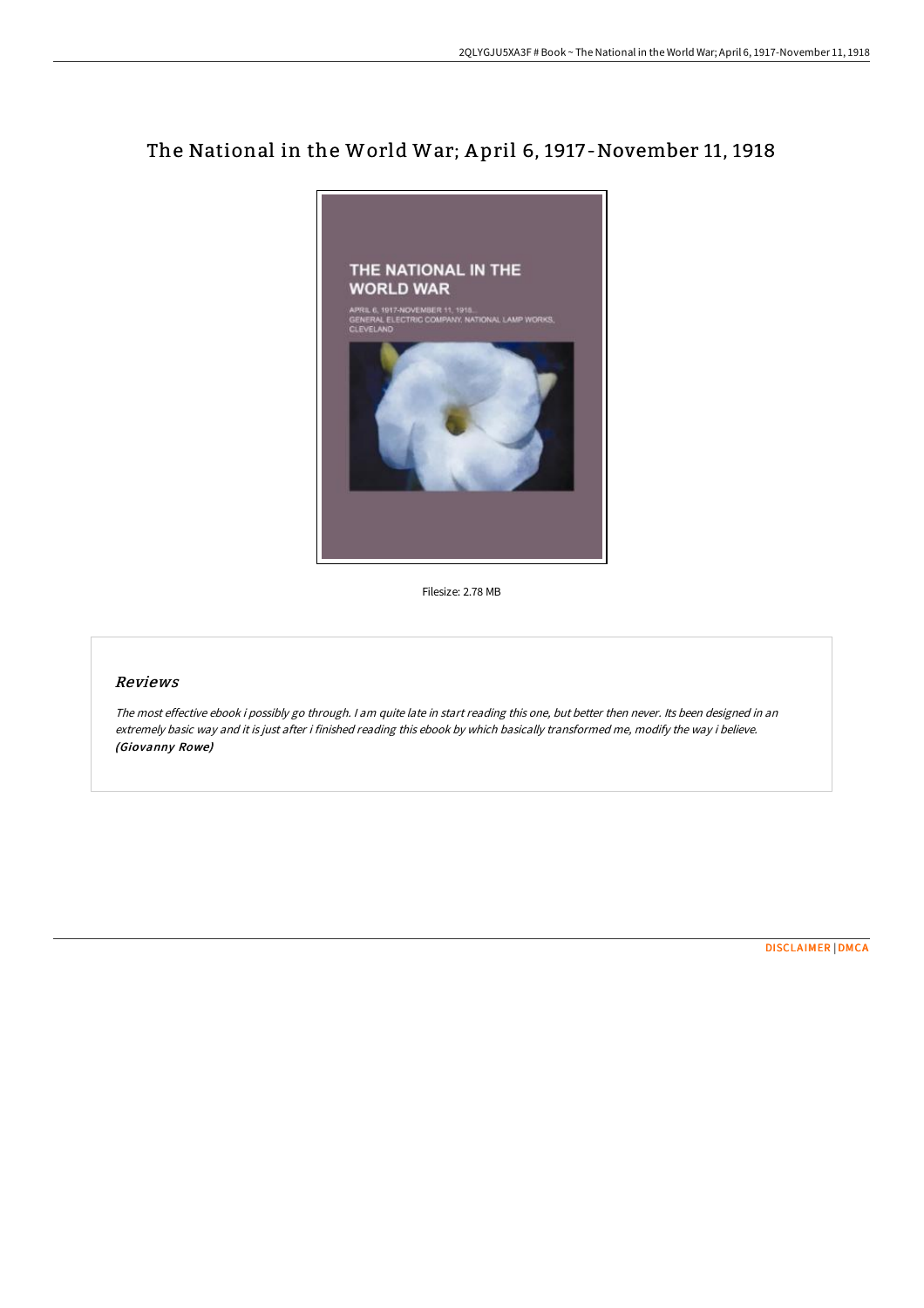## THE NATIONAL IN THE WORLD WAR; APRIL 6, 1917 -NOVEMBER 11, 1918



To read The National in the World War; April 6, 1917-November 11, 1918 PDF, remember to refer to the web link below and save the ebook or have access to additional information which might be highly relevant to THE NATIONAL IN THE WORLD WAR; APRIL 6, 1917-NOVEMBER 11, 1918 ebook.

Rarebooksclub.com, United States, 2012. Paperback. Book Condition: New. 246 x 189 mm. Language: English . Brand New Book \*\*\*\*\* Print on Demand \*\*\*\*\*.This historic book may have numerous typos and missing text. Purchasers can download a free scanned copy of the original book (without typos) from the publisher. Not indexed. Not illustrated. 1920 Excerpt: .operation of the Cleveland plant, investigations were also begun on the development of superpalite and magnesium arsenide, but both of these investigations were stopped by the War Department before final development stages were attained. When the armistice was signed, the entire plant was being turned over to the development of the production of another gas. The main result attained by the Offense Section, therefore, was the development of mustard gas. The fundamental reaction involved in the production of mustard gas is that taking place between ethylene gas and sulphur monochloride. Sulphur monochloride was found available on the market in large quantities. The development problem, therefore, was concerned with (i) The commercial production of ethylene; (2) the development of suitable apparatus and plant procedure for absorption of this ethylene gas in sulphur monochloride; (3) the purification, if found necessary, of the product. As regards the production of ethylene, the process as finally evolved consisted essentially of introducing mixtures of alcohol vapor and steam, in the ratio of one to one by weight, into an eight-inch iron tube with a three-inch core, in contact with clay at 5000 to 6oo C. The gaseous products were removed through a water-cooled surface condenser. The generator tube was provided with a double system of cock valves, by which the catalyst in the tube could be replaced in a semi-continuous fashion. The accompanying perspective drawing shows the complete ethylene installation. The introduction of steam along with the alcohol represents a distinct development...

Read The National in the World War; April 6, [1917-November](http://techno-pub.tech/the-national-in-the-world-war-april-6-1917-novem.html) 11, 1918 Online  $\mathbf{r}$ Download PDF The National in the World War; April 6, [1917-November](http://techno-pub.tech/the-national-in-the-world-war-april-6-1917-novem.html) 11, 1918